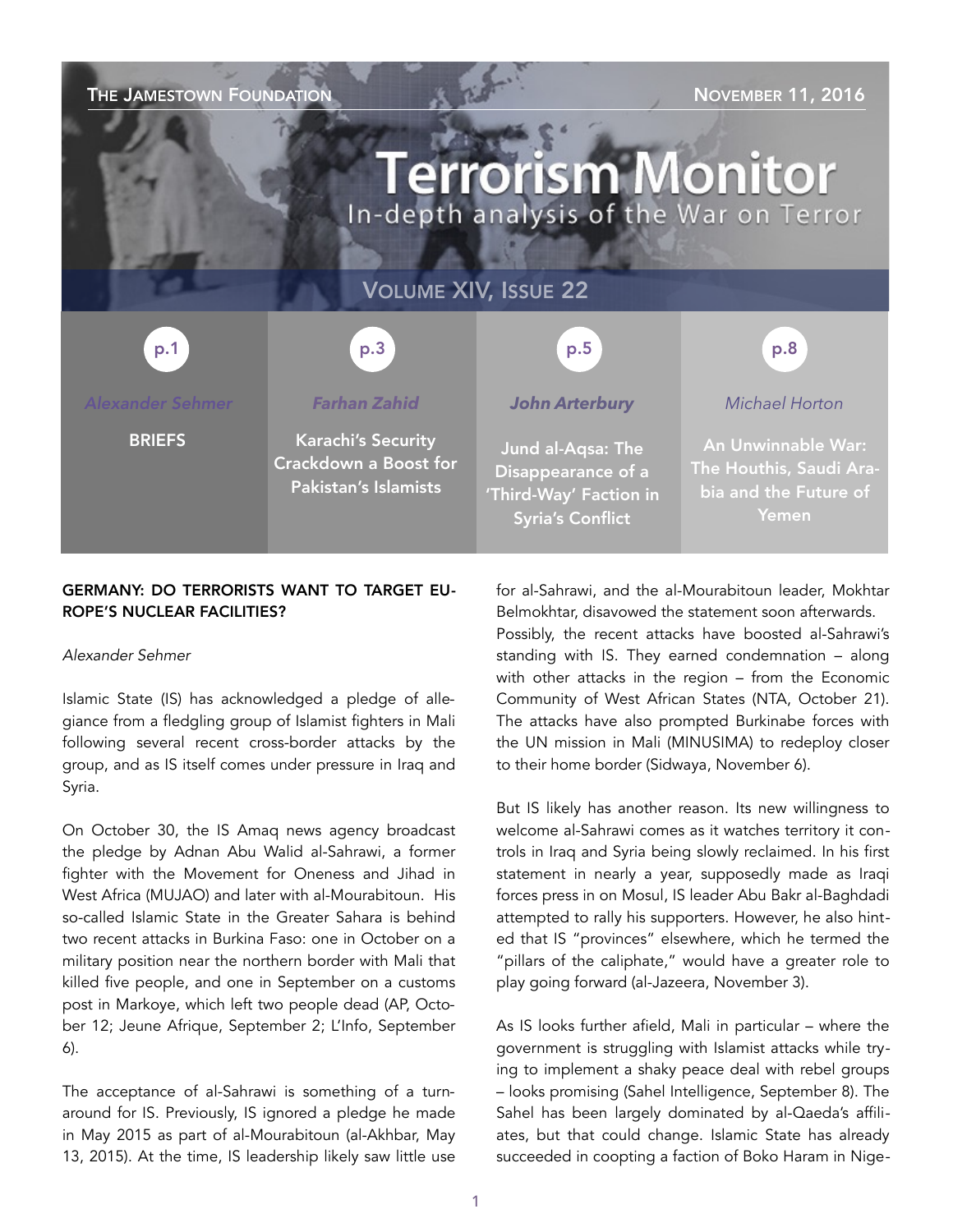ria, splitting the group (see [Terrorism Monitor,](https://jamestown.org/program/boko-haram-abu-musab-al-barnawis-leadership-coup-and-offensive-in-niger/) August 19). IS fighters fleeing the bombardment of Sirte in Libya could choose to move into Mali, and a recent supposed truce there agreed to by al-Qaeda-linked Ansar Dine could open up space for IS expansion.

As IS faces defeat in Iraq and Syria, its franchises in places like Mali – and elsewhere, such as in Yemen where it has a well-established foothold – will likely receive even greater attention.

# AFGHANISTAN: 'SECRET' TALKS WITH TALIBAN OF-FER LITTLE PROMISE

#### *Alexander Sehmer*

Reports the Taliban has held two rounds of "secret" discussions with Afghan government officials have raised hopes that peace talks could be revived, but internal divisions within the group and the deteriorating situation in Afghanistan suggest such talks remain only a remote possibility.

The talks were held in September and October in the Taliban's "political office" in Qatar, which the group has maintained since 2013. While the Taliban has issued no official confirmation on the subject, the Afghan government has since acknowledged they took place ([Tolo](http://www.tolonews.com/en/afghanistan/28211-afghan-political-leaders-push-taliban-for-talks)-News, November 7).

Present at the discussions were Mullah Abdul Manan Akhund, brother of the late Taliban founder Mullah Omar, and Afghanistan's spy chief, Mohammad Masoom Stanekzai. The presence of Manan lends the talks some gravitas. He was brought into the Taliban leadership in recent months in a move aimed at healing rifts within the group [\(Afghanistan Times,](http://afghanistantimes.af/taliban-claims-end-to-leadership-dispute/) September 16). A U.S. official was also present at the talks, according to British newspaper *The Guardian*, which first reported the discussions ([The Guardian](https://www.theguardian.com/world/2016/oct/18/taliban-afghanistan-secret-talks-qatar), October 18).

Peace talks with the Taliban have been at a standstill since former Taliban leader Mullah Akhtar Mansour was killed in a U.S. drone strike in May, but the group is unlikely to favor talks now at a time when they are enjoying success on the ground in Afghanistan. In the last month, the group has again made bloody gains in Kunduz. Meanwhile, local politicians in Uruzgan province report that Taliban fighters have besieged scores of Afghan troops for nearly two months ([ToloN](http://www.tolonews.com/en/afghanistan/28167-30-killed-25-wounded-in-kunduz-govt-blames-taliban)ews, November 4; [ToloN](http://www.tolonews.com/en/afghanistan/28199-nearly-200-security-forces-under-siege-by-taliban)ews, November 6).

Indeed, there appears to have been little progress in the Qatar discussions ([Daily Times,](http://dailytimes.com.pk/world/19-Oct-16/taliban-hold-secret-peace-talks-with-afghanistan-in-qatar) October 19). Following the talks, however, the group dispatched three senior officials – including former Taliban ambassador Maulvi Shahabuddin Dilawar – to Pakistan ([Express Tribune,](http://tribune.com.pk/story/1207079/moribund-process-three-taliban-leaders-qatar-office-visit-pakistan/) October 23). The Taliban have played down that trip as a regular visit, but Pakistan appears not to have had a presence at the Qatar meeting and likely expected to be involved.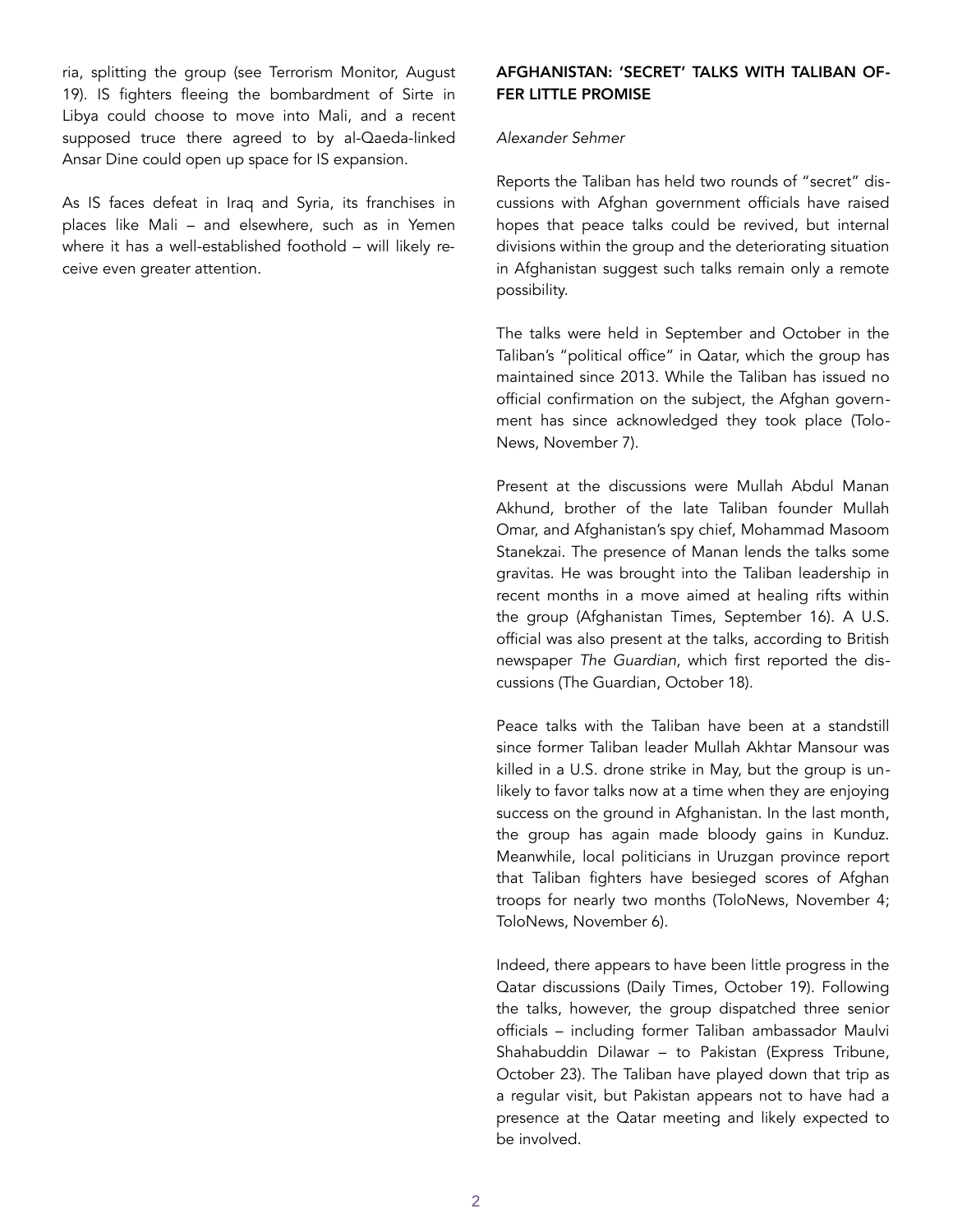In recent months the Pakistani security services have arrested a number of Taliban leaders for reasons that are not wholly clear [\(Express Tribune](http://tribune.com.pk/story/1197663/3-afghan-taliban-leaders-arrested/), October 12). Some suggest the arrests may be aimed at pushing the Taliban towards peace talks. A less charitable view is that the arrests are a warning to the group from the security services – a reminder to the group's leadership at a time when some in are calling for the group to break its ties with Pakistan ([Khaama,](http://www.khaama.com/mullah-omars-close-aide-ask-taliban-chief-to-cut-ties-with-pakistan-02123) October 22). Either way, with the Taliban's divisions still not fully healed and the group redoubling its efforts on the ground, the prospect of peace talks remains far off.

# Karachi's Security Crackdown a Boost for Pakistan's Islamists

# *Farhan Zahid*

Political violence and gang wars in Karachi have remained a critical issue for the Pakistani authorities over the years. The situation even became an agenda item in the country's National Action Plan on counter-terrorism, an initiative that received unanimous approval in parliament following the 2014 massacre by Taliban militants of 145 school children at an army pubic school in Peshawar.

Led by the Pakistan Rangers paramilitary force and targeting criminal gangs, terrorist groups and the militant wings of political parties, the Karachi Operation, has been under way since 2014 in an attempt to impose law and order on a part of the country that has become increasingly chaotic.

The main purpose of the crackdown was to target criminals, thousands of whom were associated with the militant wings of political parties ([Express Tribune,](http://tribune.com.pk/story/857974/arrests-in-karachi-operation-most-criminals-have-political-affiliations/) March 24, 2015). But action on the sprawling network of Islamist terrorist groups such as the Tehreek-e-Taliban Pakistan (TTP), al-Qaeda in the Indian Subcontinent and Lashkar-e-Jhangvi in Karachi has also been important. Unfortunately, a lopsided focus on the operations of Karachi's powerful secular parties has opened up a space where Islamists political movements can thrive.

# Terrorism and Organized Crime

Karachi, with an estimated population of 20 million people, is the backbone of Pakistan's struggling economy. All major political parties have a presence there, to a greater or lesser degree, and their alleged militant wings operate seemingly with impunity. The popular Muttahida Quami Movement (MQM), a secular party that mainly represents the Urdu-speaking middleclass migrants from India who arrived during partition in 1947, has for years accused its political opponents of acts of violence. And the accusations go both ways. [\(The News,](https://www.thenews.com.pk/print/102762-Long-unending-list-of-allegations-against-MQM-and-Altaf) March 4) Despite the accusations, however, MQM maintains a sizeable following in the city, holding 17 of the 20 National Assembly seats.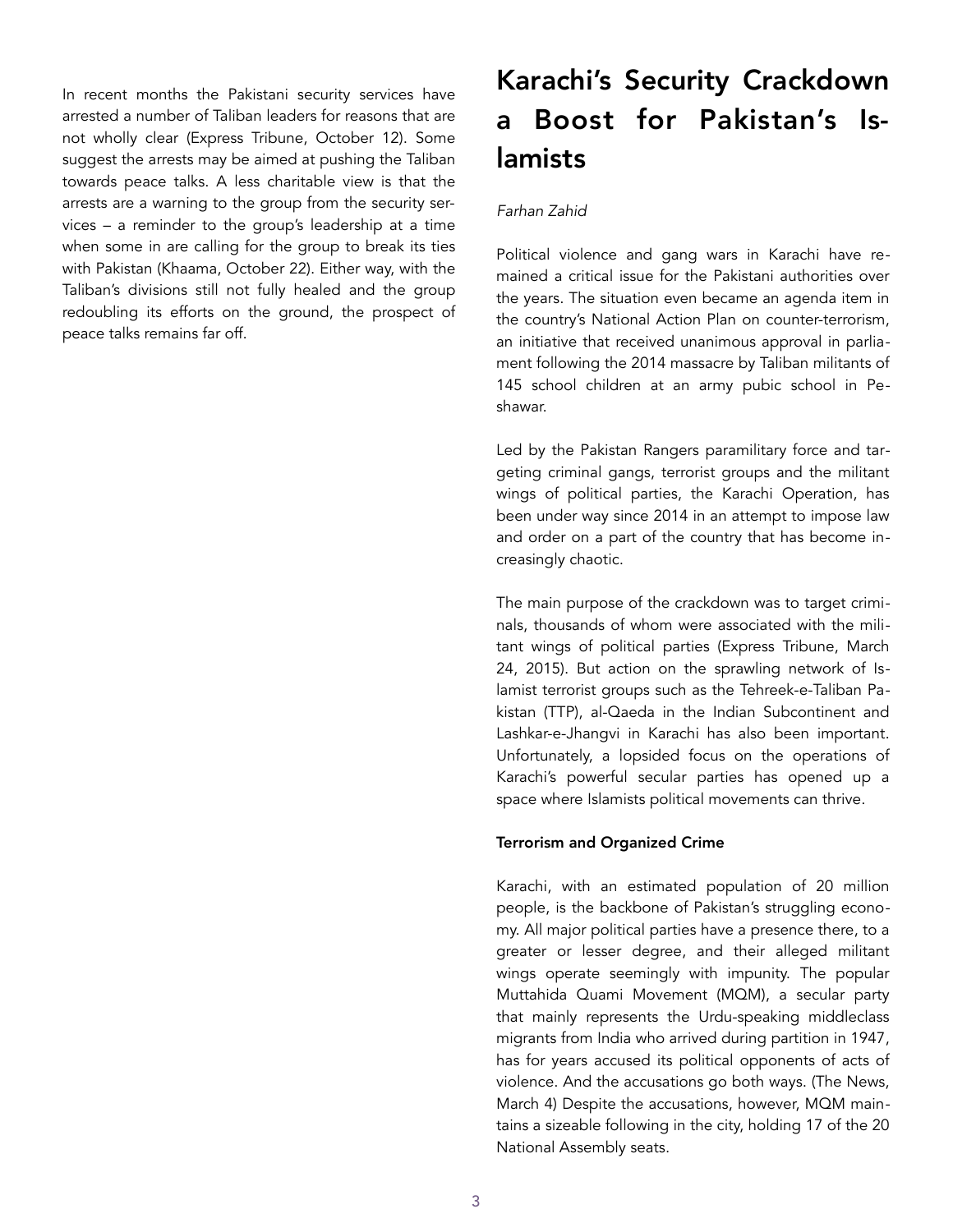In addition to political violence, Karachi has been indirectly affected by Pakistan's military operations against Islamist fighters in other parts of the country. A series of military operations in the tribal areas and Khyber-Pakhtunkhwa province have displaced hundreds of thousands of people in the tribal areas who have migrated to the cities. According to one senior police officer from Sindh, Lashkar-e-Jhangvi, TTP's several factions, the Afghan Taliban, al-Qaeda in the Indian Subcontinent, Jaish-e-Mohammad, Baluch Liberation Army and Islamic State all have a presence in Karachi's Pashtunmajority areas as a result. [1]

Attempts to tackle the situation go back to 2011, when the Supreme Court, in a *suo moto* decision, ordered the authorities take action on the deteriorating situation in Karachi ([Express Tribune,](http://tribune.com.pk/story/267671/law-and-order-supreme-courts-verdict-in-suo-motu-karachi-violence-case-today/) October 6, 2011). Initially a police-led operation was launched, but it failed to yield the desired results. This prompted the government of Prime Minister Nawaz Shariff to change strategy, giving the lead role to the Rangers in September 2013 ([Dawn,](http://www.dawn.com/news/1040496) September 5, 2013).

Since then, the operation has enjoyed some success and led to a sharp decline in number of terrorist incidents. [2] There remain, however, significant concerns over how the operation has been carried out, and the lenience with which it treats Islamist political groups.

### Secular Activists Targeted

Secular political parties say they have been targeted while the authorities have allowed Islamist political parties the freedom to continue their activities. In May, MQM accused the Rangers of the extrajudicial killing of 240 workers and, in a separate incident, the forced disappearance of another 171 ([Dunya News](http://dunyanews.tv/en/Pakistan/336506-MQM-to-launch-movement-for-missing-persons-recove), May 12; [Dawn](http://www.dawn.com/news/1255801), May 3). The ruling party of Sindh province, the Pakistan Peoples Party (PPP), also accused the Rangers of moving beyond their mandate when Rangers personnel arrested PPP stalwart Dr. Asim Hussain on charges of facilitating terrorists in his hospital ([ARY News,](http://arynews.tv/en/atc-rejects-bail-appeals-akhtar-kaimkhani-and-patel/) July 19).

The authorities deny they have been discriminatory, but it is clear that the militant wings of religious parties, as well as proscribed sectarian groups, are still active. Student movements and the charity wings of militant Islamist organizations, as well as those affiliated with Islamist political parties, have been allowed to continue.

In the space opened up by the crackdown on the activist networks of the mainstream political movements, the Islamist parties are set to take advantage. As the U.S. based author and security expert, Arif Jamal, has noted: "The weakening of the MQM and other political parties is creating a lot of space for jihadist groups in Pakistan …terrorist organizations like Dawa fundraise millions of dollars on the occasions of Eid-ul-Azha while political parties such as the MQM are not allowed to fundraise for genuine charity reasons. In fact, every year the jihadists fundraise hundreds of thousands of dollars" [\(DW,](http://www.dw.com/en/why-pakistans-army-is-targeting-the-mqm-party/a-18708521) August 23).

In an indication of the growth of Islamist-sectarian parties in Karachi, it is notable that during last year's municipal elections the proscribed Islamist terrorist group Sipah-e-Sahaba, the parent organization of Lashkar-e-Jhangvi, participated under the name Rah-e-Haq, and succeeded in winning nine seats in Karachi's Pashtun majority areas displaying its growing strength and support base ([The News,](https://www.thenews.com.pk/print/79998-aswj-affiliate-quietly-swipes-nine-seats-in-karachi) December 7, 2015).

## Extending the Crackdown

Islamist militants, whether operating in Karachi or in other parts of the country, treat Karachi as a safe haven and a source of funding, obtained through extortion, kidnapping and robbery. The spirit of the Karachi crackdown should have to be a non-discriminatory drive for the establishment of law and order. Brushing aside Islamist terrorist groups and militant wings associated with religious parties will solve part of the problem facing Karachi.

Islamist parties and Islamist militant groups have a symbiotic relationship. While they differ in how they intend to achieve their goals, their political views have much in common.

Linking the crackdown on Karachi's criminal elements to the anti-terrorist National Action Plan is a positive measure aimed at broadening the ambit of the operation and curbing Islamist violence. But unless the crackdown is broadened and extended to the activist wings of the Islamist political parties, it will serve only to create a dangerous vacuum that Islamists will seek to fill.

*Farhan Zahid writes on counter-terrorism, al-Qaeda, Pakistani al-Qaeda-linked groups, Islamic State, jihadi ideologues and the Afghan Taliban.*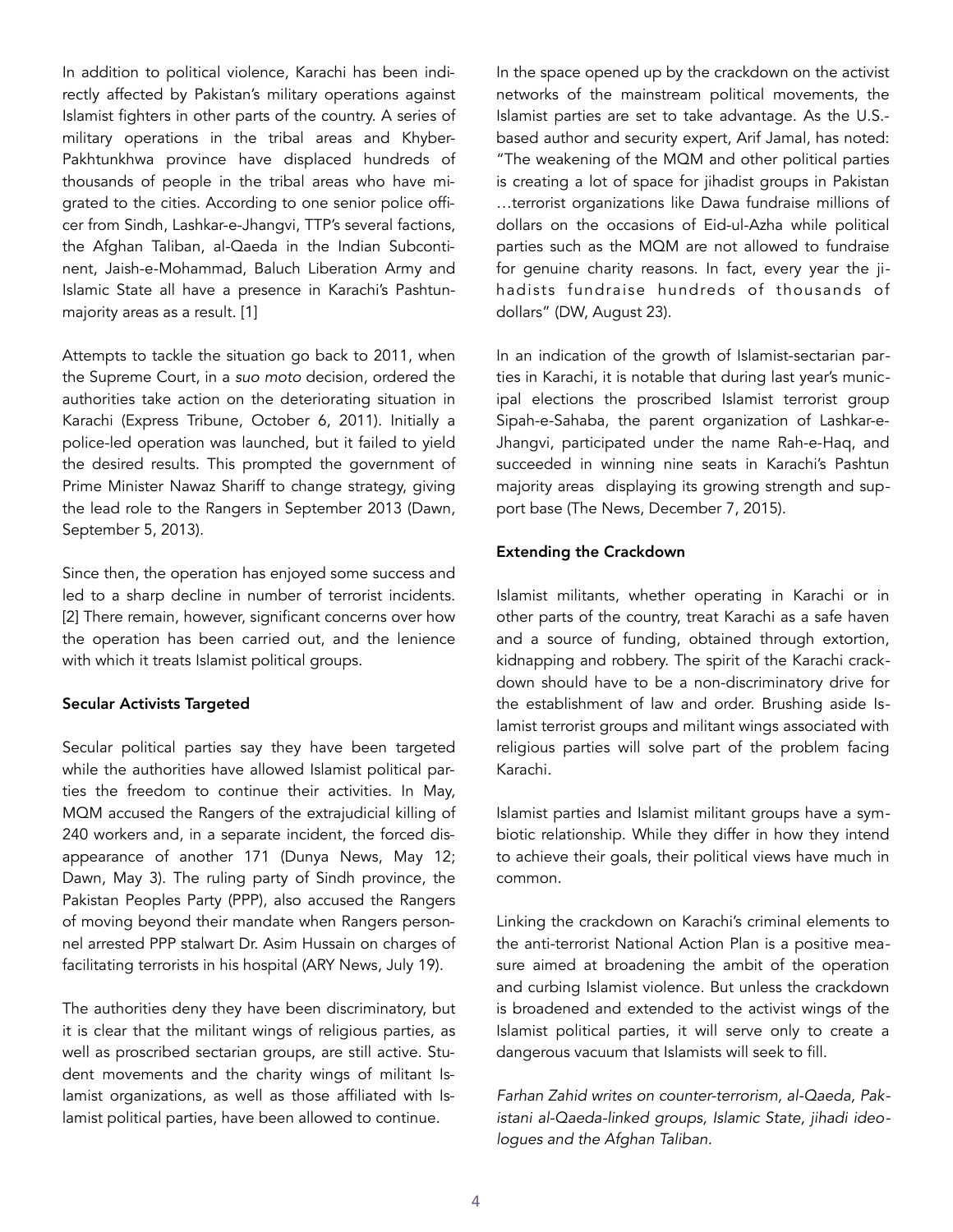## **NOTES**

[1] Author interview with a senior police officer who requested anonymity (October 4).

[2] See Pakistan Security Report (2015) published by Pakistan Institute of Peace Studies (PIPS).

# Jund al-Aqsa: The Disappearance of a 'Third-Way' Faction in Syria's Conflict

### *John Arterbury*

Long-simmering tensions between Jund al-Aqsa, Ahrar al-Sham and several smaller rebel groups erupted into outright fighting across Syria's Hama and Idlib provinces at the beginning of October, culminating in the death of a revered Ahrar al-Sham commander known as al-Dabous. An ensuing truce, mediated by Jabhat Fateh al-Sham with the assistance of Saudi Salafist cleric Abdallah al-Muhaysani, ultimately resulted in Jund al-Aqsa's integration into Jabhat Fateh al-Sham.

While the move has superficially calmed tensions, the growth of Jabhat Fateh al-Sham through the assimilation of smaller jihadist groups could ultimately bring further instability to northern Syria.

The rise and subsequent assimilation of Jund al-Aqsa illustrates how internal divisions can weaken a small, powerful and nominally independent jihadist group. It also shows how independent jihadist groups like Jund al-Aqsa can undermine rebel cohesion and empower larger radical groups, but more crucially it heralds an important change in the jihadist landscape of northern Syria.

### A 'Third-Way' Jihadist Group

Jund al-Aqsa had been notionally neutral in the Islamic State (IS)/al-Qaeda split, [\(Aymenn al-Tamimi,](http://www.aymennjawad.org/2015/10/jund-al-aqsa-withdraws-from-jaysh-al-fatah) October 24, 2015). Many of Jund al-Aqsa's senior leaders had deep ties to al-Qaeda – even acknowledging al-Qaeda chief Ayman al-Zarqawi's role as leader of global jihad in words that fell just short of pledging their *bayah* (allegiance) – but it was at heart a non-monolithic organization. It could not be classified as an al-Qaeda front, nor as an extension of IS. Instead it was a "third-way" jihadist group, operating within an ambiguous political space ([Bellingcat,](https://www.bellingcat.com/news/mena/2016/05/02/striving-for-the-grandest-epics-forecasting-the-future-of-jund-al-aqsa/) May 2).

In early October, the group began implementing an austere interpretation of sharia in areas under its control and reasserted its independence by refusing to recognize any agreements between armed parties in the Syri-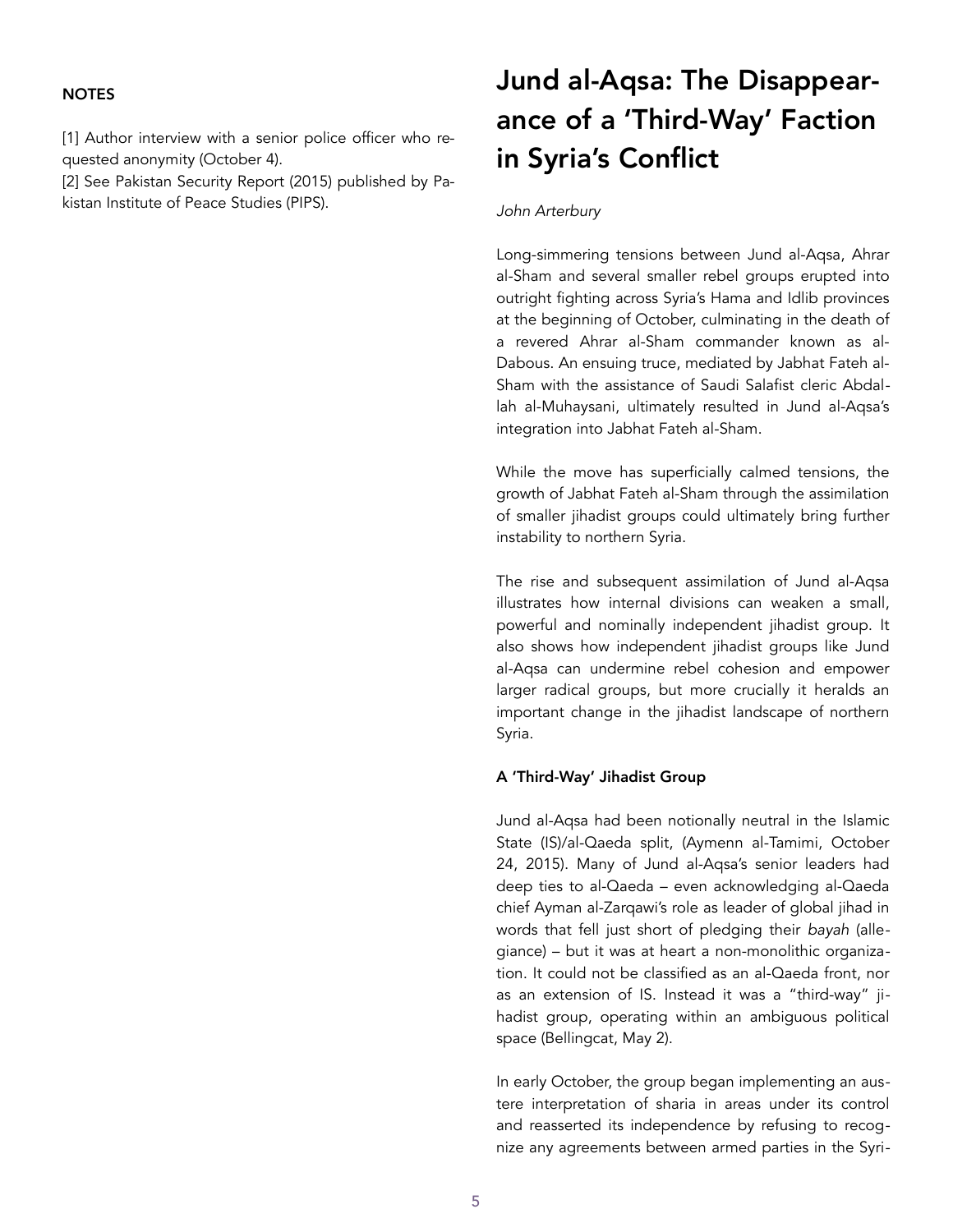an conflict ([Al-Quds al-Arabi,](http://www.alquds.co.uk/?p=607240) October 3). This approach defied al-Qaeda's recent strategy of gradually implementing sharia and prompted veteran jihadist ideologue Abu Muhammad al-Maqdisi to weigh in, after Jund al-Aqsa's assimilation into Jabhat Fateh al-Sham, arguing against practicing such a version of sharia and suggesting that those who tried to emulate Jund al-Aqsa would meet a similar fate [\(Twitter,](https://twitter.com/hxhassan/status/786308727267659777) October 13).

Jund al-Aqsa's independent position afforded it numerous benefits, including relative operational autonomy and financial backing from individuals in certain Gulf States. Yet undermining its stature in the rebel landscape was the widespread belief that its members harbored secret sympathies for IS, earning it the nickname "Raqqa's parking garage" among northern Syrians ([Ara](https://arabi21.com/story/847887/%D8%A8%D8%A7%D8%AD%D8%AB-%D8%B4%D8%B1%D8%B9%D9%8A-%D8%B3%D8%B9%D9%88%D8%AF%D9%8A-%D9%8A%D9%83%D8%AA%D8%A8-%D9%87%D8%B0%D9%87-%D8%AD%D9%82%D9%8A%D9%82%D8%A9-%D8%AC%D9%86%D8%AF-%D8%A7%D9%84%D8%A3%D9%82%D8%B5%D9%89)[bi21,](https://arabi21.com/story/847887/%D8%A8%D8%A7%D8%AD%D8%AB-%D8%B4%D8%B1%D8%B9%D9%8A-%D8%B3%D8%B9%D9%88%D8%AF%D9%8A-%D9%8A%D9%83%D8%AA%D8%A8-%D9%87%D8%B0%D9%87-%D8%AD%D9%82%D9%8A%D9%82%D8%A9-%D8%AC%D9%86%D8%AF-%D8%A7%D9%84%D8%A3%D9%82%D8%B5%D9%89) July 28, 2015). One Syrian activist even disparagingly called it a "politically correct safe haven for Islamic State supporters." [1]

It remains possible that Jund al-Aqsa members may have been involved in external terror plotting. German terror suspect Jaber al-Bakr reportedly traveled to Raqqa earlier this year on behalf of a small group of IS supporters. He traveled via the rural Idlib town of Saraqib, where, at the time, Jund al-Aqsa had a notable presence, lending credence to the belief that Jund al-Aqsa members maintained links with IS in Raqqa [\(Der](http://www.spiegel.de/politik/deutschland/jaber-albakr-wie-der-terrorverdaechtige-zum-fanatiker-wurde-a-1116952.html)  [Spiegel,](http://www.spiegel.de/politik/deutschland/jaber-albakr-wie-der-terrorverdaechtige-zum-fanatiker-wurde-a-1116952.html) October 17). Given the reputation among Syrians of Jund al-Aqsa members for keeping contacts in the so-called Caliphate, it is possible these IS supporters and Jund al-Aqsa are one and the same. Indeed, a series of sleeper cell attacks targeting Ahrar al-Sham members in Idlib were widely attributed by other rebels to Jund al-Aqsa members; and at various times Jund al-Aqsa members described themselves as part of a "caliphate," and even employed IS hymns as background music in propaganda videos.

A failed assassination bid on a Jund al-Aqsa commander in Ariha in July – an attempted car bombing in which only the man's children were injured – prompted speculation that Jund al-Aqsa was struggling with internal divisions. [2]

## Hama Offensive

The smuggling outpost of Abu Dali and its environs present an interesting case study in how "third-way" jihadists can alter battlefield dynamics. Situated in the countryside of northern Hama, the town acts as a transit point of smuggled goods between regime-held territory in Hama and rebel-held Idlib, with the pro-regime Sunni clan of Ahmad Darwish overseeing a lucrative black market network.

The intricacies of the northern Hama smuggling network made many rebel groups reluctant to attack, but Jund al-Aqsa, with its hardline (even by Syrian standards) Salafist views and a disproportionate number of foreign fighters, paid little consideration to northern Syria's amorphous conflict economy. During the recent northern Hama offensive, Jund al-Aqsa shock troops blasted through long-static defensive lines manned by Sunni pro-regime forces that opposed the rebels not out of loyalty to President Bashar al-Assad, but as a function of the elaborate nexus between the area's political economy and its security architecture [\(Arabi21](https://arabi21.com/story/954319/%D8%AD%D9%88%D9%84-%D8%A7%D9%84%D8%B5%D8%B1%D8%A7%D8%B9-%D8%A8%D9%8A%D9%86-%D8%A3%D8%AD%D8%B1%D8%A7%D8%B1-%D8%A7%D9%84%D8%B4%D8%A7%D9%85-%D9%88%D8%AC%D9%86%D8%AF-%D8%A7%D9%84%D8%A3%D9%82%D8%B5%D9%89), October 18).

Despite its fighting prowess, however, the wedding of Jund al-Aqsa to Jabhat Fateh al-Sham has caused divisions among supporters of the larger group, particularly among those who view Jund al-Aqsa as sympathetic to IS and wish to move away from the AQ/IS brands. A controversial *fatwa* against Turkey's Euphrates Shield operation has also fueled divisions among regional Islamic jurists and rebel groups, meaning that Jabhat Fateh al-Sham's move came against a backdrop of fierce debate over how hardline Islamists view their role in the struggle against the Syrian regime ([Atlantic Council,](http://www.atlanticcouncil.org/blogs/syriasource/32798-the-symbolic-war-of-fatwas-among-rebels-in-syria-and-its-implications) October 14).

It has also perhaps exacerbated internal rifts in Jabhat Fateh al-Sham, which have been ongoing since the group's disengagement from the al-Qaeda network and nominal rebranding in July (see [Terrorism Monitor,](https://jamestown.org/program/al-nusras-break-al-qaeda-poses-problem-west/) October 28).

### Fueling Divisions

The absorption of Jund al-Aqsa has rapidly become a point of contention among Syrian rebels. This response is similar to how members of another "third-way" jihadist group, Liwa al-Tawba, migrated to Raqqa and pledged allegiance to IS following a joint attack with IS fighters along the Aleppo-Homs highway near Khanasser in February ([Micro Syria,](https://microsyria.com/2016/03/07/%D9%84%D9%88%D8%A7%D8%A1-%D8%A7%D9%84%D8%AA%D9%88%D8%A8%D8%A9-%D9%8A%D8%B5%D9%84-%D8%A5%D9%84%D9%89-%D9%85%D8%AF%D9%8A%D9%86%D8%A9-%D8%A7%D9%84%D8%B1%D9%82%D8%A9-%D8%A8%D8%B9%D8%AF/) March 7; [Al-Quds al-Arabi,](http://www.alquds.co.uk/?p=488976) February 26).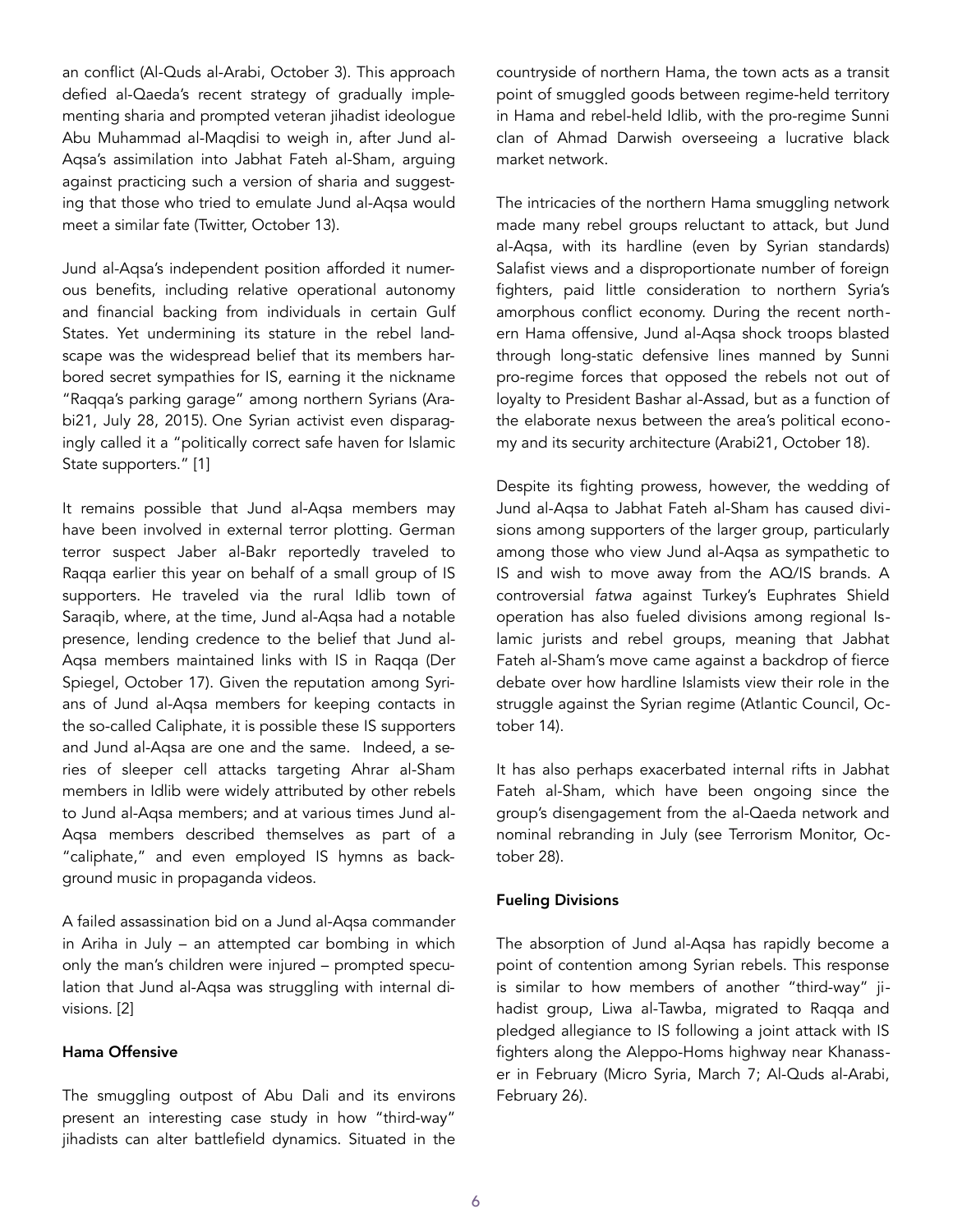Eastern Syria activists reported that some Jund al-Aqsa members defected to IS following the absorption into Jabhat Fateh al-Sham ([Twitter,](https://twitter.com/EuphratesPost/status/785918159085678592) October 12). Notably, some Jund al-Aqsa fighters in Hama initially refused the offer to join Jabhat Fateh al-Sham, reportedly restating their loyalty to Abu Dhar al-Jazrawi (a.k.a. al-Najdi al-Harethi), the group's emir [\(Twitter,](https://twitter.com/MofeedAreha/status/785153770745393152) October 9).

That al-Qaeda-leaning al-Muhaysani helped arbitrate an end to the dispute is noteworthy because earlier in the year Jund al-Aqsa had prohibited his visit to territory it held in northern Hama, showing that under pressure the group was willing to engage with him even if some members disapproved of his positions. It was likely al-Muhaysini's leveraging of Abu Anas Saraqib, a hardline senior member of Ahrar al-Sham, that helped to secure the peace deal and eventually win the acquiescence of Abu Yahia al-Hamawi and Ahrar al-Sham more widely ([Twitter,](https://twitter.com/Muhaysini_EN/status/785168102367657984) October 10).

Al-Muhaysini himself straddles the Syrian rebel divide. Many rebels see him as close to al-Qaeda, but his ability to negotiate between Jund al-Aqsa, Ahrar al-Sham and Jabhat Fateh al-Sham, as well as his oblique endorsement of Turkey's Euphrates Shield operation – which Jabhat Fateh al-Sham publicly condemned – shows him to be a deft political player, despite criticism from some jihadists that he has a self-inflated sense of importance.

Still, the absorption has caused some public consternation among Ahrar al-Sham's members, and a statement by rebel group Suquor al-Sham showed others were also suspicious of the deal [\(Twitter](https://twitter.com/Charles_Lister/status/788446391064469505), October 19). It is likely that mistrust will remain between some Hama and Idlib rebel groups and Jabhat Fateh al-Sham for some time to come.

### Unknown Variables

In September 2015, Jabhat Fateh al-Sham snapped up the jihadist coalition of Jaish al-Muhajireen wal Ansar and, since taking Jund al-Aqsa into its fold, has also integrated Jama'at al-Mourabiteen, itself a newly minted jihadist group, and the small Idlib-based Jund al-Sharia ([Twitter,](https://twitter.com/JohnArterbury/status/788086139378868225) October 18; [Twitter,](https://twitter.com/JohnArterbury/status/793865654495547392) November 2). This trend demonstrates that Jabhat Fateh al-Sham is eager to consolidate its base by bringing in lesser players, which could have important ramifications for Syrian rebel dynamics if other rebel groups see this behavior as being too aggressive since the absorbing group is prone to inheriting the lesser group's liabilities.

Consequently, Jund al-Aqsa is a case study for small jihadist groups in the northern Syria theater, demonstrating that survival sometimes means coming under the umbrella of larger players. While Jabhet Fateh al-Sham put a damper on the controversy that Jund al-Aqsa – weakened by internal divisions – was causing, it also illustrates that these more powerful outfits can use groups like Jund al-Aqsa to their advantage, legitimizing themselves through dispute arbitration or boosting their own manpower.

Policy makers should be aware that outlets like Jund al-Aqsa inject an erratic variable into the opposition milieu. They are vulnerable to schisms, in-fighting and absorption on account of their radicalism or internal divides. Larger extremist groups may try to game this to their own advantage. As such, strategic calculations must be made under the assumption that groups like Jund al-Aqsa are key risks to local stability and the viability of legitimate opposition to the Syrian regime.

*John Arterbury is a Washington, DC-based security consultant who recently served as a Fellow for Georgetown University's Global Futures Initiative focusing on international security.* 

# **NOTES**

- [1] Author interview with Syrian activist, August 2016 [2] Author interview with Syrian activist, July 2016
	-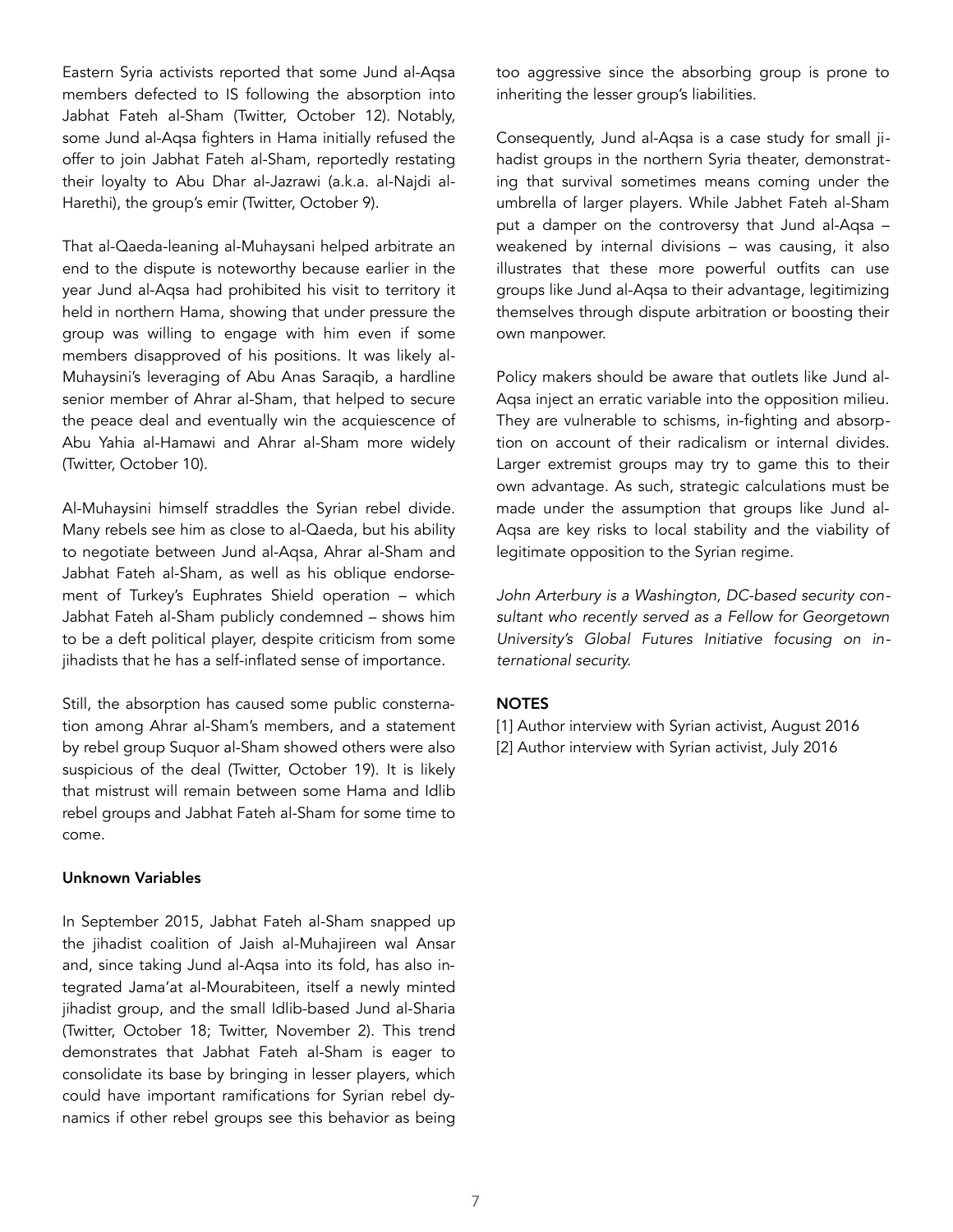# An Unwinnable War: The Houthis, Saudi Arabia and the Future of Yemen

## *Michael Horton*

Saudi Arabia and its allies are engaged in an unwinnable war in Yemen. The Saudi-led campaign called "Operation Decisive Storm" began in March 2015 with the aim of forcing Yemen's Houthi rebels to withdraw from the Yemeni capital of Sanaa and reinstalling Yemen's internationally recognized government from exile in Saudi Arabia. Despite 20 months of aerial bombardment and an estimated expenditure of \$5 billion by Saudi Arabia alone, the results of the war are anything but decisive (*[Independent](http://www.independent.co.uk/news/world/middle-east/saudi-arabia-s-bombing-of-yemeni-farmland-is-a-disgraceful-breach-of-the-geneva-conventions-a7376576.html)*, October 23).

The Houthis retain control of northwest Yemen, and their alliance with Yemen's *ancien régime* led by former Yemeni president Ali Abdullah Saleh has deepened. The Houthis enjoy broader support than ever before. The war has helped the Houthis transform themselves from a parochial rebel movement to a national movement that routinely casts itself as a "defender of the nation" in the face of Saudi aggression.

With little or no progress to show for nearly two years of war, Saudi Arabia is employing increasingly brutal tactics. In addition to its continued use of internationally banned cluster munitions, Saudi Arabia's air force is reported to be targeting Yemen's farms and its most productive agricultural lands (*[Independent](http://www.independent.co.uk/news/world/middle-east/saudi-arabia-s-bombing-of-yemeni-farmland-is-a-disgraceful-breach-of-the-geneva-conventions-a7376576.html)*, October 23; *[Haaretz](http://www.haaretz.com/middle-east-news/1.751364)*, November 6). [1] If true, this is a modern form of siege warfare. However, rather than starving a single city into submission, an entire country is under siege. The UN warns that Yemen is on the brink of a devastating famine [\(United Nations Dispatch](http://www.undispatch.com/war-pushes-yemen-brink-famine/), October 19). [2]

These tactics are unlikely to break the resolve of the Houthis or their allies. Nor will they have a significant impact on the Houthis' ability to continue to fight*.* The Houthi organization is inherently resilient, determined and increasingly able to meld its well-honed guerrilla tactics and forces with conventional ones. What the ongoing war will ensure – and likely already has – is that Yemen will endure a prolonged period of heightened instability that may significantly impact the stability of the region.

# Masters of the Mountains

The Houthis, or Ansar Allah, is an organization forged by years of war in some of the most rugged terrain on the planet. Since their first war with the Yemeni government in 2004, Houthi fighters have proved themselves to be the masters of the mountains and canyons in which they fight. The Houthis' mastery of irregular warfare enabled them to survive and evolve from a small parochial organization to one that was able to move out of the mountains and seize large parts of Yemen in 2014.

The genesis of the Houthi movement can be traced to a revivalist organization called the "Believing Youth," formed by members of the eponymous Houthi family. The Houthis are a prominent family of Sayyid (descendants of the Prophet) clerics who started the Believing Youth with the goal of reviving and fostering interest in the Zaidi branch of Shia Islam, which was perceived to be threatened by "foreign" ideologies such as the Salafism exported by Saudi Arabia. [3]

Zaidism is a conservative branch of Shia Islam and is closer doctrinally to Sunni Islam than to the dominant Twelver or Jafari Shia sect. The Believing Youth then evolved into a fully-fledged rebel group known as the Houthi movement. This lengthy metamorphosis was greatly accelerated by the death of Hussein al-Houthi at the hands of government troops in 2004. From 2004 until the beginning of the so-called Arab Spring, the Houthis engaged in six protracted wars with the Yemeni government.

It was during these hard-fought wars that the Houthis cohered as an organization and learned how to fight and win against conventional forces, which, until 2011, always outnumbered and outgunned them. In their sixth and final war against the Yemeni government of former president Saleh, the Houthis faced some of the Yemeni Army's best-trained troops drawn from the Republican Guard and from the American trained and equipped Special Forces and counter-terrorism units. In addition, the Houthis were also targeted by Saudi Arabia's air force, as well as by limited numbers of Saudi Special Forces who crossed into Yemen. Still, the Houthis prevailed over both the Yemeni and Saudi forces. They captured a number of Saudi Special Forces troops, who they later ransomed, while the Yemeni troops were forced to withdraw to fortified bases, which they aban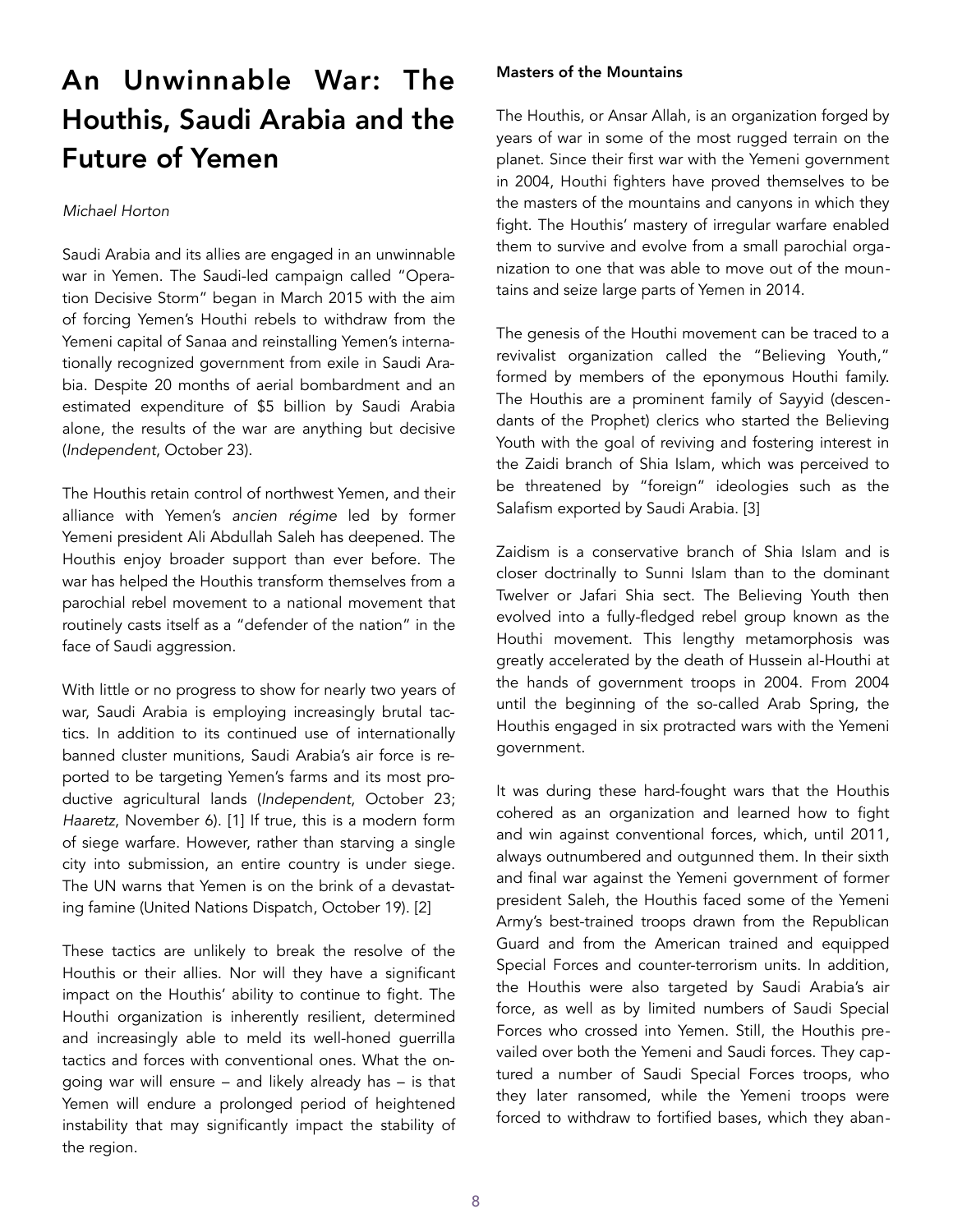doned in the wake of the 2011 uprising against the Saleh government. [4]

There are many reasons for the Houthis' success as an armed rebel movement, but first and foremost is their intimate knowledge of the rugged mountains and canyons in which they fight. The Houthis and the tribesmen who make up the bulk of their loose membership have long understood that Yemen's mountains are a remarkably effective force multiplier. Mountains favor defensive warfare. Those who have invaded Yemen in the past – the Ottoman Turks twice and, later, the Egyptians – quickly discovered that mountainous northwest Yemen, just like Afghanistan, is a graveyard for invaders. [5] Second, the Houthi leadership has worked tirelessly to build personal and organizational relationships with a range of tribes and clans, most of whose members include both Zaidi Shias and Sunnis. Third, the Houthi leadership – most particularly in the early years – rewarded initiative and functioned somewhat along the lines of a meritocracy. Those who led from the front, like some members of the Houthi family, were given more responsibility. [6] This stands in stark contrast to the Yemeni Armed Forces where nepotism and tribal identities largely determine who advances through the ranks.

It was a combination of the Houthis' fighting acumen and the organization's early reputation for being relatively meritocratic and uncorrupt that allowed it to rapidly fill the power vacuum that developed after the 2011 popular uprising against the Saleh government. The Houthis leveraged their early support for the anti-Saleh government protesters to win supporters and to build alliances with key tribal power blocs. In a further demonstration of the Houthis' political pragmatism, in 2014 the leadership formed an alliance with their former adversary, ex-president Ali Abdullah Saleh. This relationship, and the fact that Saleh and his sons retained the loyalty of large parts of the Yemeni Army, facilitated the Houthis' rapid and largely bloodless takeover of Sanaa in September 2014 ([Middle East Eye,](http://www.middleeasteye.net/in-depth/features/yemenis-are-shocked-houthi-s-quick-capture-sanaa-690971750) September 2014).

### Saudi Arabia's Strategy

As a Zaidi Shia organization, the Houthis' rise to power set off alarm bells in Saudi Arabia, which views them as proxies for Iran. In fact, Iran has little influence over the Houthis, who have repeatedly disregarded Iran's advice, including Iran's warning against seizing the Yemeni capital.

The Houthis' disregard for Yemen's internationally recognized but unpopular government and their push south in 2015 helped trigger the Saudi-led intervention in Yemen ([Yemen Times,](http://www.yementimes.com/en/1870/news/4992/Houthis-push-south-from-Taiz-city.htm) March 2015). Saudi Arabia's strategy is three pronged: first, it is engaged in what looks to be an increasingly desperate aerial campaign that it claims is targeting military sites; second, it continues to enforce a naval and aerial blockade of northwest Yemen in an attempt to stop supplies from reaching the Houthis; and lastly, Saudi Arabia and its allies are training and arming a mix of militias made up of southern separatists, soldiers loyal to the government, militant Salafists and tribesmen. The groups are being used as proxies in the land war against the Houthis.

While the aerial campaign is low risk – the Houthis and those Yemeni Army units fighting with them no longer have functioning air defense systems – it is also ineffective. The Houthis have a great deal of experience fighting whilst under the threat of aerial bombardment. Consequently, they know how to use Yemen's terrain to hide materiel and how to counter intense aerial surveillance. In many respects, the aerial campaign has benefited the Houthis. The often indiscriminate bombing – a recent example being the October 8 bombing of a funeral in Sanaa, which killed 140 people – has helped bolster support for the Houthis among many Yemenis who had regarded them as usurpers (*[Guardian](https://www.theguardian.com/world/2016/oct/15/saudi-led-coalition-admits-to-bombing-yemen-funeral)*, October 15). [7]

The sanctions and naval blockade have also proved ineffective at impeding the Houthis access to materiel. The sanctions are having a severe impact, increasing malnutrition and putting further pressure on an already dilapidated healthcare system. Yemen imports 90 percent of its food and is wholly reliant on imports for medical supplies. [8]

In an attempt to increase the efficacy of the campaign against the Houthis, Saudi Arabia and its partners – primarily the UAE – are focusing more attention on using local proxies. However, this is likely to prove as ineffective as the other two parts of their strategy.

### Fickle Allies

Yemen's socio-political landscape is much like its terrain: complex, rugged and treacherous, even for those who know how to navigate it. Egypt sent soldiers to what was then North Yemen in 1962 in a bid to back Republican forces against Royalists fighting for Imam al-Badr, the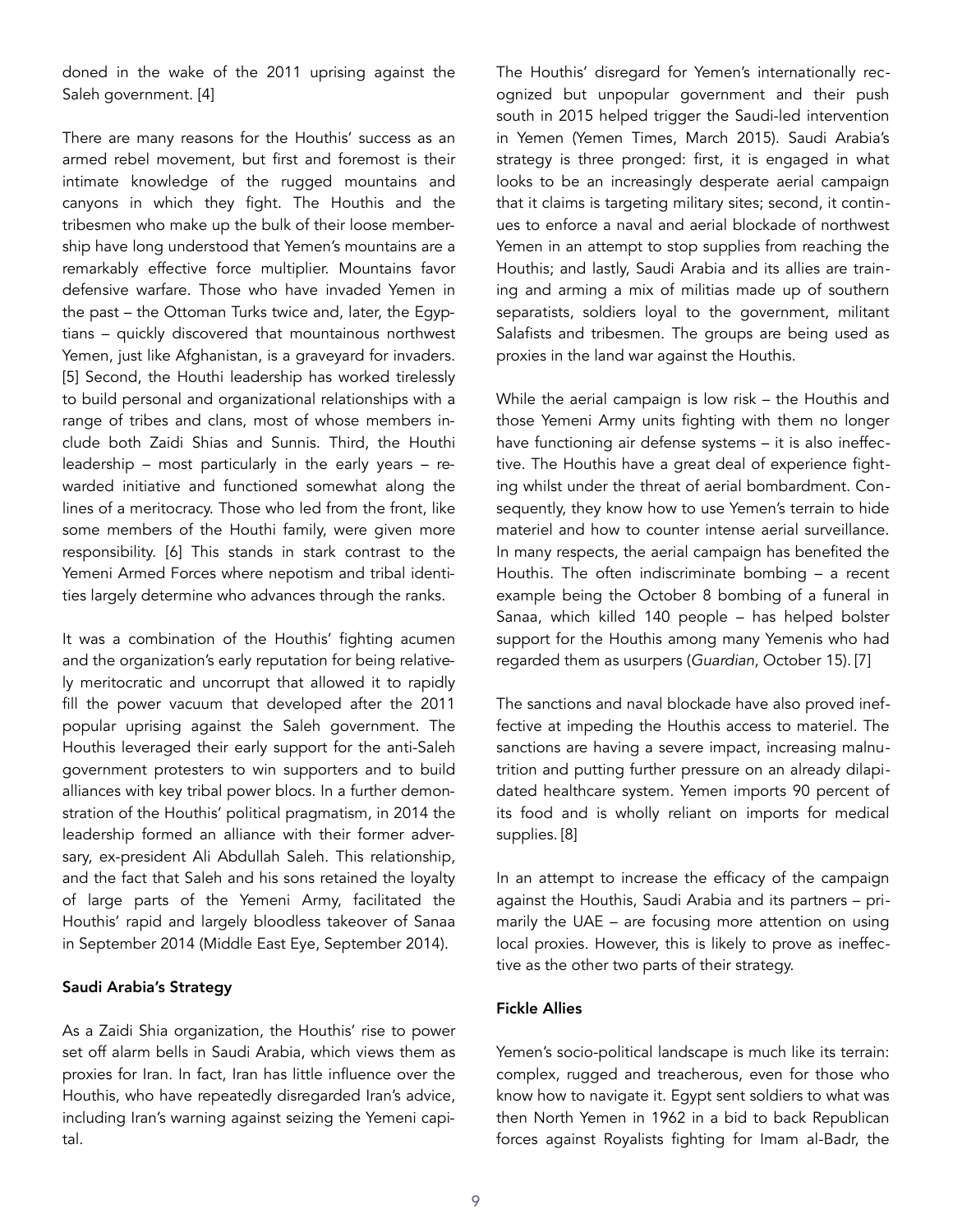ruler of North Yemen. The Egyptians eventually deployed more than 50,000 troops to Yemen. These troops enjoyed superior and dedicated air support from the Egyptian Air Force. Yet, a relatively small number of tribesmen, aided by ex-members of the British and French Special Forces, were able to keep thousands of well-armed troops pinned down. [9]

Yemen's mountains played a key role in this. Another factor, however, was that the Egyptians' allies in the war – tribes whose support they thought they had bought were anything but loyal. The adage often repeated by Egyptian soldiers and Yemenis on both sides was, "a Republican by day and a Royalist by night," a reference to the unreliability of tribesmen whose first loyalty was to their clan and then their tribe. Other loyalties are driven by pure pragmatism – in many cases loyalty was determined by which side paid the most and which had the best rifles to give away.

Systems of loyalty and patronage in Yemen remain byzantine and fundamentally local. Saudi Arabia and the UAE have spent months training and equipping militias to fight on behalf of Yemen's unpopular president-inexile, Abd Rabbuh Mansur Hadi ([Emirates News Agency,](http://www.wam.ae/en/news/emirates/1395288404514.html) November 2015). Much of their effort has focused on recruiting tribesmen from the perennially fractious but strategic and resource rich governorate of Marib, located in central Yemen ([The National,](http://www.thenational.ae/world/middle-east/uae-trains-yemeni-fighters) November 2015). Despite being relatively well armed and well provisioned, these "pro-Hadi" militias have made little or no progress against the Houthis and those tribes allied with them. The front-lines in the war have hardly shifted for the last nine months in spite of repeated claims by Saudi Arabia and the UAE that a major offensive to re-take Sanaa is imminent or even already underway.

The inability of pro-Hadi forces and Saudi-backed militias to launch a sustained ground offensive is no doubt due in part to their unreliability and the mixed motives of some of their leadership. It is far more profitable and reasonable for many of these pro-Hadi militias to maintain a low-level of conflict and continue to extract money and arms from two exceedingly wealthy patrons. The thriving trade in the advanced weaponry provided to and then sold by many of the pro-Hadi militias is evidence of the mixed motives of some of the militia leaders. Just as was the case during its wars against the Yemeni government, the Houthi organization is able to source most of the weapons that it requires internally

([Middle East Eye,](http://www.middleeasteye.net/columns/houthi-arms-bonanza-came-saleh-not-iran-1224808066) April 2015). [10] Anti-tank weapons and advanced anti-tank rifles, as well as hand-launched surveillance drones, are all in high-demand and consequently command high prices. [11] Anti-tank missiles are at the heart of the Houthis' cross-border hit and run attacks on Saudi armor and guard posts in the Saudi province of Najran. [12]

#### AQAP: Feeding the Wolf at the Door

While the Saudi and UAE backed militias may be making little progress against the Houthis and their allies, this is not the case with al-Qaeda in the Arabian Peninsula (AQAP). AQAP, which is benefiting from the war in Yemen more than any other organization, is successfully engaging Houthi forces in key Yemeni governorates. AQAP is well organized and determined to secure as much influence in vulnerable parts of Yemen as possible. In what are dangerous parallels with the actions of rebel groups and militant Salafi organizations in Syria, AQAP is actively enmeshing itself with genuine anti-Houthi/ pro-government militias. AQAP is able to do this because it is motivated, at least partly, by ideology and, most importantly, because it is a relatively well-run organization with a diffuse but effective chain of command. This contrasts with the informal and fluid leadership of tribal militias and the quickly assembled pro-Hadi forces that are typically more motivated by personal gain than by the prospect of engaging and defeating their enemies.

Before the start of Operation Decisive Storm, AQAP was an organization that was on the ropes financially and strategically. As the sworn enemies of the Houthis and all Shia (deemed to be heretics by Salafists), AQAP was locked in a deadly battle with the Houthis and their allies. It was a battle they were losing. AQAP was being slowly pushed out of key governorates like al-Bayda by tribal militias supported by the Houthis. In many areas, as it has tended to do in the past, AQAP's leadership was too assertive and acted to suppress traditional tribal leadership and customs rather than co-opt them. Thus, they lost the critical support of the communities in which they lived and fought.

This is no longer the case. AQAP's ever-nimble leadership watched and learned from the Houthis who have long relied on engaging and co-opting tribal leaders. Now AQAP, which had to some degree de-emphasized tribal engagement, has put engagement efforts at the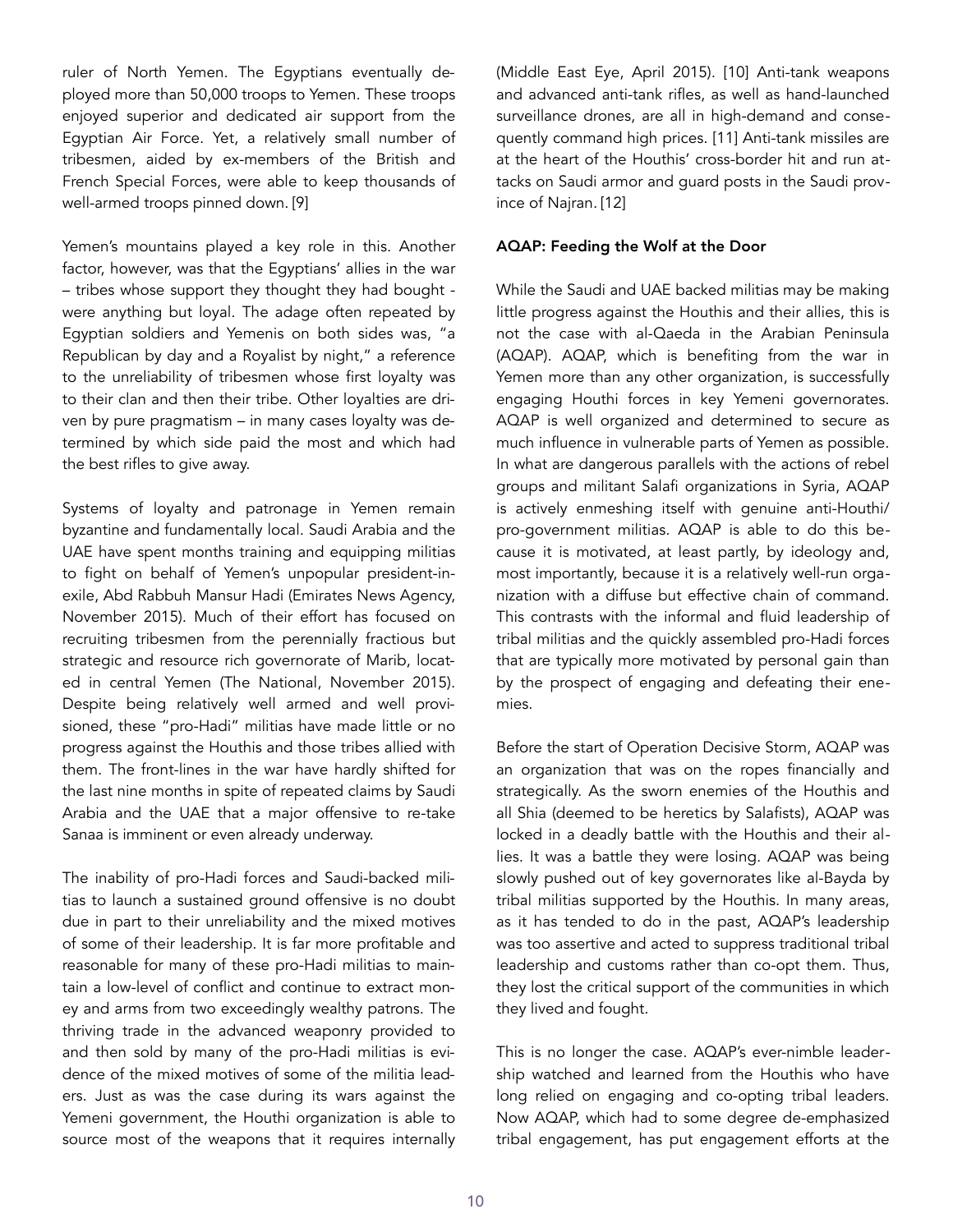forefront of its offensive strategy in the governorates of al-Bayda, Shabwa, Lahej and Abyan. [13]

AQAP is now a part of what can broadly be called anti-Houthi forces ([The New Arab](https://www.alaraby.co.uk/english/news/2016/2/23/al-qaeda-fighting-with-saudi-led-coalition-forces-in-yemen), February 23). How and to what extent it is able to capitalize on its recent gains remains to be seen, but what is certain is that AQAP is now a much stronger organization than it was even six months ago.

As AQAP deepens its involvement in the civil war between those forces allied with the Houthis and those forces that oppose them, it will become increasingly difficult for Saudi Arabia and its allies to ensure that AQAP is not a beneficiary of aid meant for their own anti-Houthi forces. As the war in Yemen continues, AQAP – just as with militant Salafi and al-Qaeda linked groups in Syria fighting the government of Bashar al-Assad – might increasingly be viewed as a useful and effective proxy against the Houthis. Given that AQAP has struck targets in Saudi Arabia in the past, indirectly enabling them is likely to prove dangerous for the House of Saud in the near future.

### Stalemate

Saudi Arabia and its partners are engaged in a war that has no clear strategy for achieving its objectives of forcing the Houthis to retreat and reinstalling a pro-Saudi government. Reliance on fickle allies and on dangerous militant Salafi groups to fight the Houthis will not enable Saudi Arabia to achieve its objectives. But despite numerous reports of Saudi troops massing on the Yemeni border, it is highly unlikely that the kingdom will deploy anything but a token number of troops to Yemen. The use of armed proxies will likely be the extent of its involvement on the ground. The reasons for this are complex and have more to do with internal Saudi politics than a sound understanding of what risks these troops would face. [14] However, if Saudi Arabia and its partners were to deploy troops to northwest Yemen, they would face a battlefield scenario similar to what Israel faced when it invaded Lebanon in 2006, but without the benefit of the Israeli Defense Force's (IDF) disciplined and well-trained officers and soldiers.

In 2006, Hezbollah, an organization that has undeniably close ties to Iran, fought the IDF to a standstill by using a deadly mix of conventional and irregular tactics. [15] The Houthis who are now allied with, and to some degree have incorporated, some of the best-trained units from the Yemeni Army, would likely employ a comparable mix of irregular and conventional tactics against an invading force. [16] Furthermore, they would have the benefit of Yemen's rugged terrain. While the frequent claims about Iran supplying the Houthis with weapons are dubious – Yemen, now more than ever, is awash in weapons – it is highly probable that the Houthi leadership has received advice and guidance from Hezbollah and its Iranian advisors.

A ground assault by Saudi Arabia and UAE forces remains highly unlikely and would no doubt prove calamitous for both nations. Thus, Saudi Arabia seems set to continue its costly but futile aerial campaign, while continuing to arm a disparate mix of tribal militias that are incapable and largely unwilling to take on the Houthis and their allies.

#### Looking Back to Look Forward

Saudi Arabia's three-pronged strategy will not defeat the Houthis and their allies, it will only further impoverish the millions of Yemenis who now have no jobs, no access to health care and who are increasingly food insecure.

The air strikes that have targeted infrastructure, schools, hospitals and homes have bolstered support for the Houthis and allowed them to cast themselves as defenders of a nation under attack by a foreign power. The Saudi-led campaign has also helped create a space in which militant Salafi organizations, in particular AQAP, can operate with a high degree of freedom and have access to evermore desperate recruits.

In order to examine what might stabilize Yemen, it is helpful to look back to the 1962-70 civil war between Royalist and Republican forces in what was then North Yemen. This war was only settled after the foreign powers involved in it – Egypt and Saudi Arabia – withdrew. In that war, Saudi Arabia supported the Royalists, and ironically helped arm and provision the grandfathers of many of the men who now call themselves Houthis.

Neither the Royalists nor the Republicans were able to defeat one another even with, in the case of the Republicans, the help of 50,000 Egyptian troops. The war was finally ended by Yemeni-driven negotiations that allowed both sides in the conflict to save face, reconcile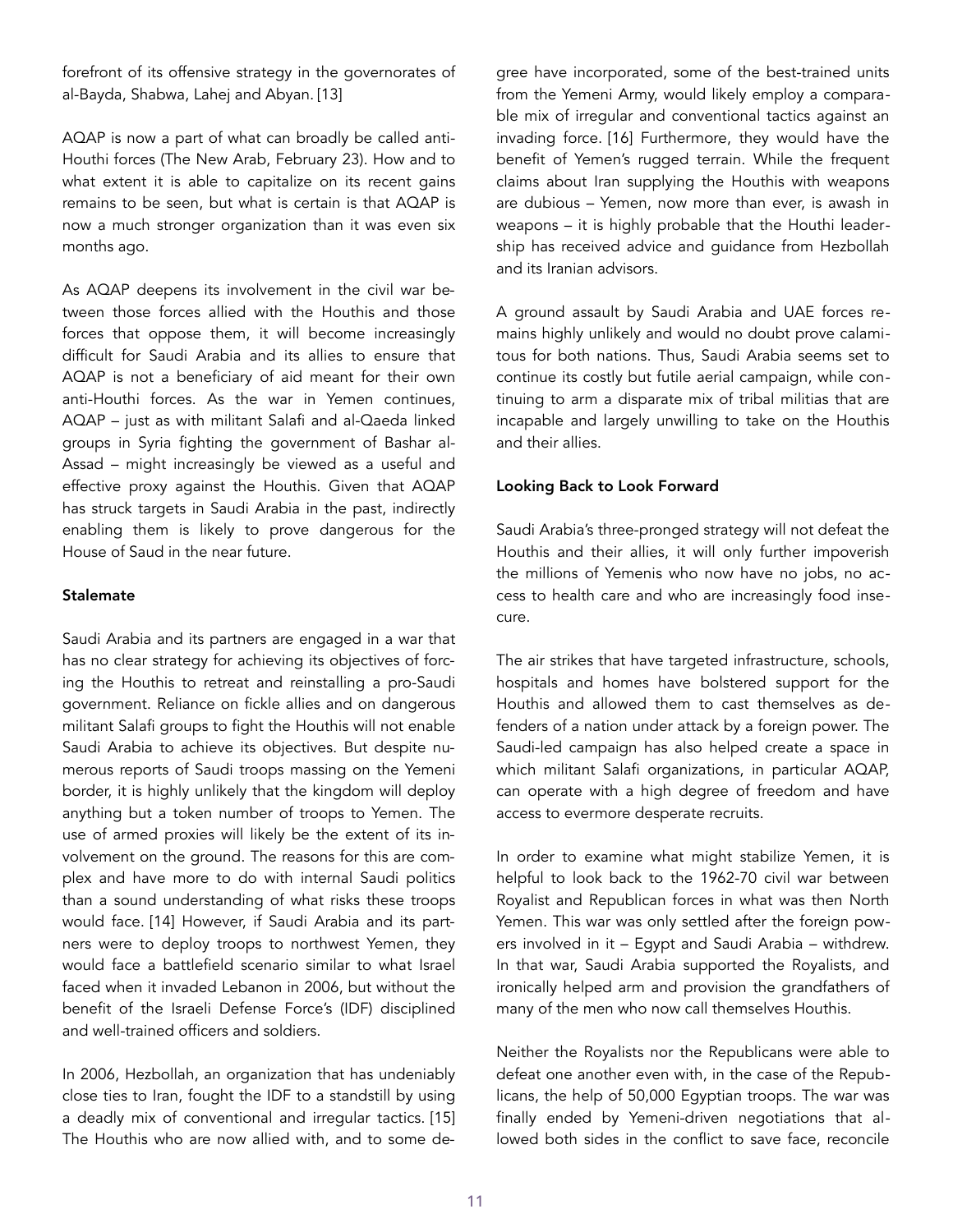their grievances and participate in governing what became the Yemen Arab Republic. Admittedly the current conflict in Yemen is more complex as it encompasses both north and south Yemen and all the tensions that accompany a country that was never properly unified.

Despite the north-south tensions, a process similar to the one that settled the 1962-70 civil war was underway before Saudi Arabia launched Operation Decisive Storm in 2015. With the help of then UN Special Envoy to Yemen, Jamal Benomar, all sides in the current conflict were close to reaching an interim power-sharing agreement. The Houthis had a working relationship with the leadership of many of the southern separatist movements as both groups had been oppressed by the Saleh government. But thanks to the Houthis' push south, their brutal occupation of Aden and abuses by all sides, this relationship has broken down.

Just as in Yemen's last civil war, neither side in the current conflict will be able to defeat the other—even with outside support. The only solution is to restart Yemeni driven negotiations. The alternative is years of low-level conflict that will spread beyond Yemen's borders and negatively impact regional stability and security.

The House of Saud would do well to remember the sage advice of its founder, King Abd al-Aziz ibn Saud, who said on his deathbed, "the good or evil for us will come from Yemen." [17] The leadership of Yemen's various rebel groups and its government-in-exile, meanwhile, would benefit from recalling a very Yemeni proverb: "Nothing can break a stone but its sister."

*Michael Horton is a Senior Analyst for Arabian Affairs at The Jamestown Foundation where he specializes in Middle Eastern affairs with a particular focus on Yemen and Egypt. He is a frequent contributor to Jane's Intelligence Review and has written for numerous other publications including: Islamic Affairs Analyst, The Economist and the Christian Science Monitor. He has completed indepth field based studies on topics ranging from prison radicalization to insurgent tactics, techniques and procedures.* 

# **NOTES**

[1] See [Human Rights Watch](https://www.hrw.org/video-photos/video/2015/08/26/yemen-cluster-munitions-kill-and-wound-civilians) (August 2015); [Human](https://www.hrw.org/news/2016/05/06/yemen-saudis-using-us-cluster-munitions)  [Rights Wa](https://www.hrw.org/news/2016/05/06/yemen-saudis-using-us-cluster-munitions)tch (May 2016); [Amnesty International](https://www.amnesty.org.uk/press-releases/saudi-arabia-led-coalition-has-used-uk-manufactured-cluster-bombs-yemen-new-evidence) (May 2016)

[\[2\] Yemen Food Security Information System Develop](http://reliefweb.int/sites/reliefweb.int/files/resources/yemen_fsis_programme_food_security_update_-_october_2016_-_15-10-16.pdf)[ment Program](http://reliefweb.int/sites/reliefweb.int/files/resources/yemen_fsis_programme_food_security_update_-_october_2016_-_15-10-16.pdf) (October 2016)

[3] The reasons behind the rise of the Houthis are complex and beyond the scope of this article. For requisite background see: Barak Salamoni, *Regime and Periphery in Northern Yemen: The Huthi Phenomenon*, RAND Corporation, 2010; and for a more nuanced look at the reasons behind the growth of the Houthi Movement, see: Isa Blumi, *Chaos in Yemen: Societal Collapse and the New Authoritarianism*, Routledge, 2010).

[4] Michael Horton, "Borderline Crisis," *Jane's Intelligence Review*, (January, 2010)

[5] See: Jesse Ferris, Nasser's Gamble: How Intervention in Yemen Caused the Six Day War and the Decline of Egyptian Power, Princeton University Press, 2012.

[6] Leading from the front is something that – at least until 2012 – members of the Houthi leadership practiced. The Houthis' current leader Abdul Malik al-Houthi routinely led men in battles with the Yemeni Army. It is important to note that demonstrating bravery and proving oneself capable and competent are requirements for a leader as stipulated by Zaidi doctrine.

[7] See [Human Rights Watch](https://www.hrw.org/news/2016/10/13/yemen-saudi-led-funeral-attack-apparent-war-crime) (October 13, 2016); [BBC](http://www.bbc.com/news/world-middle-east-37598413)  (October 9, 2016)

[8] See '[Yemen's Invisible Food Crisis,](https://www.oxfam.org/sites/www.oxfam.org/files/file_attachments/mb-yemen-invisible-food-crisis-one-year-on-240316-en.pdf)' Oxfam (March 2016)

[9] See Duff Hart-Davis. The War that Never Was: The True Story of the Men Who Fought Britain's Most Secret Battle, Century, 2011

[10] Following the popular revolt against the Saleh government in 2011, the Houthis seized vast stores of weapons and materiel that were abandoned by Yemeni Army troops that left their bases, particularly in al-Jawf. Since then, many Yemeni Army units have allied themselves with the Houthis and consequently the Houthis have access to a wide range light, medium and heavy weapon systems. However, reports of Iran supplying the Houthis with weapons persist. Most recently, Gulf-based analysts and news sites have claimed that weapons are being smuggled from Iran to Oman and then across the Omani border to Yemen. Aside from the fact that the Houthis do not require additional weapons, this is highly unlikely because the Omani government clearly values and benefits from its neutrality. It would not risk its political position to facilitate arms smuggling. Because Oman's border is secured by well trained and disciplined troops, many of which are drawn from the tribes whose land makes up the border, if weapons were being smuggled, it would not go unnoticed or unchecked.